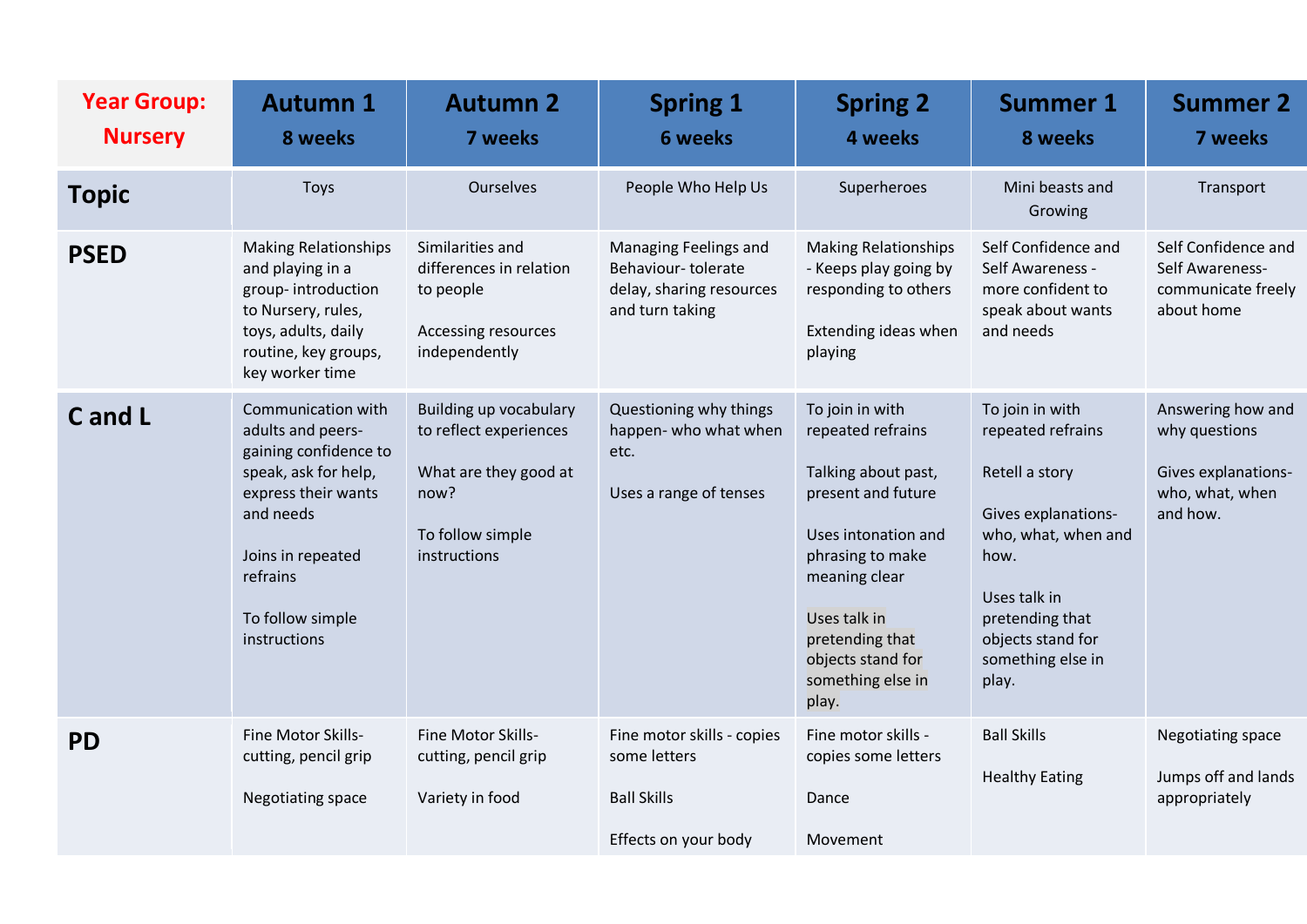|                                                 | Moves freely with<br>and with pleasure<br>and confidence.<br>Importance of<br>hygiene, washing<br>hands                                               | Hygiene, blowing nose,<br>coughing, how to be<br>healthy<br>Dresses with support                                                                             | Balancing, jumping and<br>climbing equipment<br><b>Bikes</b>                                                                                                                                                                            |                                                                                                               |                                                                                                                                                                                                                      |                                                                                                                          |
|-------------------------------------------------|-------------------------------------------------------------------------------------------------------------------------------------------------------|--------------------------------------------------------------------------------------------------------------------------------------------------------------|-----------------------------------------------------------------------------------------------------------------------------------------------------------------------------------------------------------------------------------------|---------------------------------------------------------------------------------------------------------------|----------------------------------------------------------------------------------------------------------------------------------------------------------------------------------------------------------------------|--------------------------------------------------------------------------------------------------------------------------|
| Literacy<br><b>Book focus</b><br><b>Phonics</b> | Where's my Teddy?<br>Kipper's Toy Box<br>Beginning to talk<br>about a story -<br>listening and retelling<br>story.<br>Phonics-Phase 1<br>Alliteration | Elmer (T4W)<br>Titch<br>Non-fiction - ourselves<br>Story-characters, story<br>setting<br>Phonics Phase 1<br>Introduce Rhyming<br>Rhyming and<br>Alliteration | Fireman Sam<br>Busy People (firefighter,<br>teacher, doctor etc.<br>Mog and the Vee Ee Tee<br>Going to the Dentist<br>Not Like This, Like that<br>(T4W)<br>Nursery Rhymes (T4W)<br><b>Rhyming and Alliteration</b><br>Phase 1/2 Phonics | <b>Super Daisy</b><br>Superworm (T4W)<br>Anticipating key<br>events and story<br>structure<br>Phonics Phase 2 | The Hungry<br>Caterpillar (T4W)<br>The Enormous Turnip<br>(T4W)<br>The Little Red Hen<br>(T4W)<br>The Growing Story<br>Sequencing story<br>characters<br>settings<br>Phonics Phase 2,<br>Rhyming and<br>Alliteration | The Train Ride(T4W)<br>Sequencing story<br>The Naughty Bus<br>(T4W)<br><b>Transport Poem</b><br>(T4W)<br>Phonics Phase 2 |
| <b>Mathematics</b>                              | 1:1 Counting<br>Number songs<br>2D shapes in the<br>environment                                                                                       | Shapes- using shapes<br>for a task<br>Numbers 1-5<br>Representing numbers<br><b>Positional Language</b>                                                      | Numbers 6-10<br><b>Matching Numeral to</b><br>quantities<br><b>Representing Numbers</b>                                                                                                                                                 | Shapes-discussing<br>properties<br>Positional Language<br>Counting irregular<br>arrangements                  | Numbers past 10<br>Ordering items by<br>length & height                                                                                                                                                              | Patterns<br>1 more and 1 less<br>Counting irregular<br>arrangements                                                      |
| <b>UW</b>                                       | Talk about what is<br>important to them.<br>Favourite toys                                                                                            | Talk about significant<br>events in their own<br>lives.                                                                                                      | Different occupations<br>and ways of life<br><b>Visitors of PWHU</b>                                                                                                                                                                    | Talking about familiar<br>world                                                                               | Discussing what they<br>observed -<br>natural world,<br>comparing mini<br><b>beasts</b>                                                                                                                              | Different types of<br>transport; in air, on<br>land, on water                                                            |